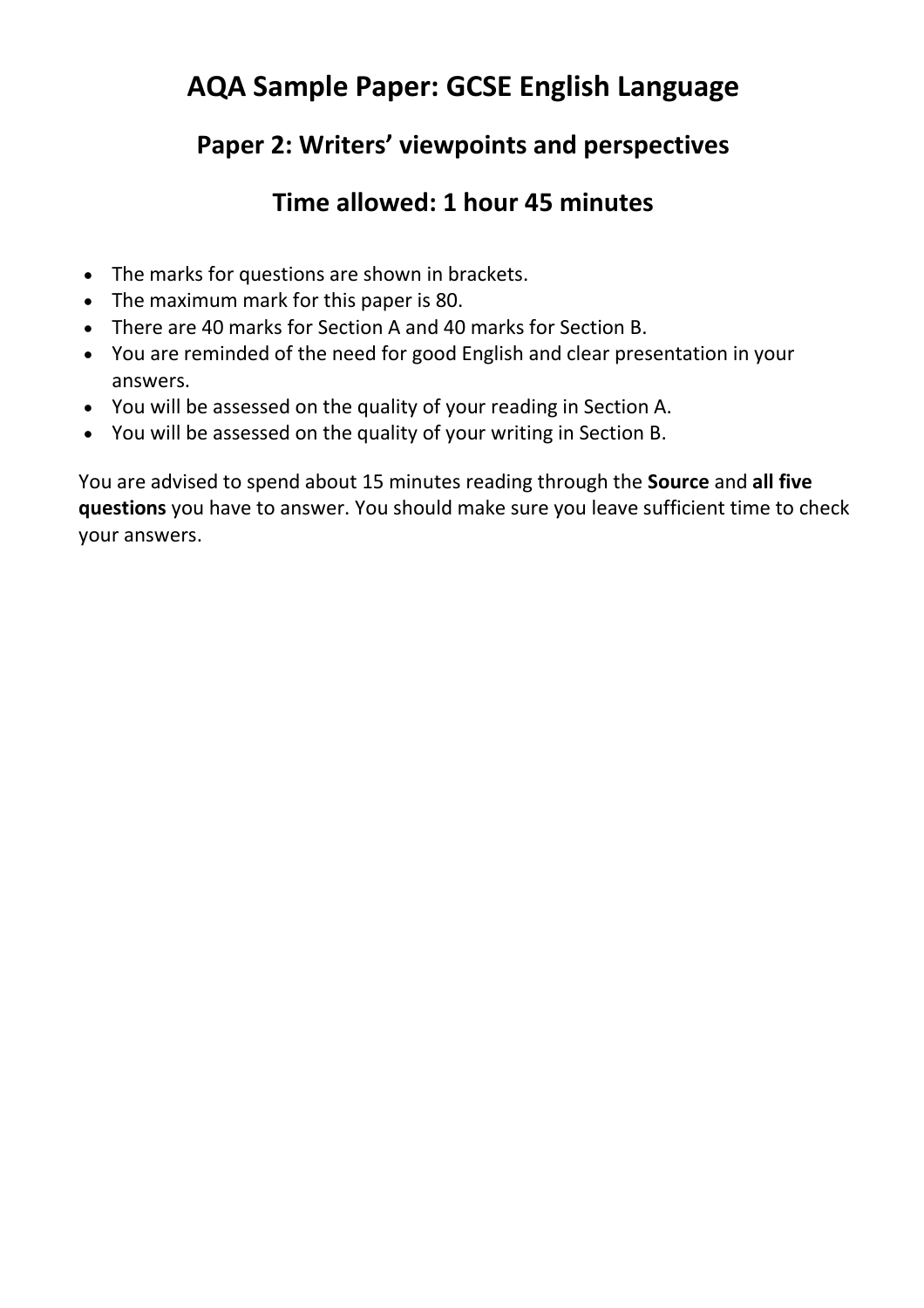# **Source A: 21 st century nonfiction**

Article by Arthur C. Brooks, taken from *The New York Times*.

# **To be happier, start thinking more about your death**

*th January 2016*

- Want a better 2016? Try thinking more about your impending demise.
- Years ago on a visit to Thailand, I was surprised to learn that Buddhist monks often contemplate
- the photos of corpses in various stages of decay. The Buddha himself recommended corpse
- meditation. "This body, too," students were taught to say about their own bodies, "such is its
- nature, such is its future, such its unavoidable fate."
- Paradoxically, this meditation on death is intended as a key to better living. It makes disciples
- aware of the transitory nature of their own physical lives and stimulates a realignment between
- momentary desires and existential goals. In other words, it makes one ask, "Am I making the right
- use of my scarce and precious life?"
- In fact, most people suffer grave misalignment. In a 2004 article in the journal Science, a team of
- scholars, including the Nobel Prize winner Daniel Kahneman, surveyed a group of women to
- compare how much satisfaction they derived from their daily activities. Among voluntary
- activities, we might expect that choices would roughly align with satisfaction. Not so. The women
- reported deriving more satisfaction from prayer, worship and meditation than from watching
- television. Yet the average respondent spent more than five times as long watching TV as
- engaging in spiritual activities.
- 17 If anything, this study understates the misalignment problem. The American Time Use Survey
- from the Bureau of Labor Statistics shows that, in 2014, the average American adult spent four
- times longer watching television than "socializing and communicating," and 20 times longer on TV
- than on "religious and spiritual activities." The survey did not ask about hours surfing the web, but
- we can imagine a similar disparity.
- This misalignment leads to ennui and regret. I'm reminded of a friend who was hopelessly
- 23 addicted to British crossword puzzles (the ones with clues that seem inscrutable to Americans,
- such as, "The portly gentleman ate his cat, backwards"). A harmless pastime, right? My friend
- 25 didn't think so  $-$  he was so racked with guilt after wasting hours that he consulted a
- psychotherapist about how to quit. (The advice: Schedule a reasonable amount of time for
- crosswords and stop feeling guilty.)
- While few people share my friend's interest, many share his anxiety. Millions have resolved to
- waste less time in 2016 and have already failed. I imagine some readers of this article are filled
- with self-loathing because they just wasted 10 minutes on a listicle titled "Celebrities With Terrible
- Skin."
- Some might say that this reveals our true preferences for TV and clickbait over loved ones and
- God. But I believe it is an error in decision making. Our days tend to be an exercise in distraction.
- We think about the past and future more than the present; we are mentally in one place and
- physically in another. Without consciousness, we mindlessly blow the present moment on low-
- value activities.
- The secret is not simply a resolution to stop wasting time, however. It is to find a systematic way
- to raise the scarcity of time to our consciousness.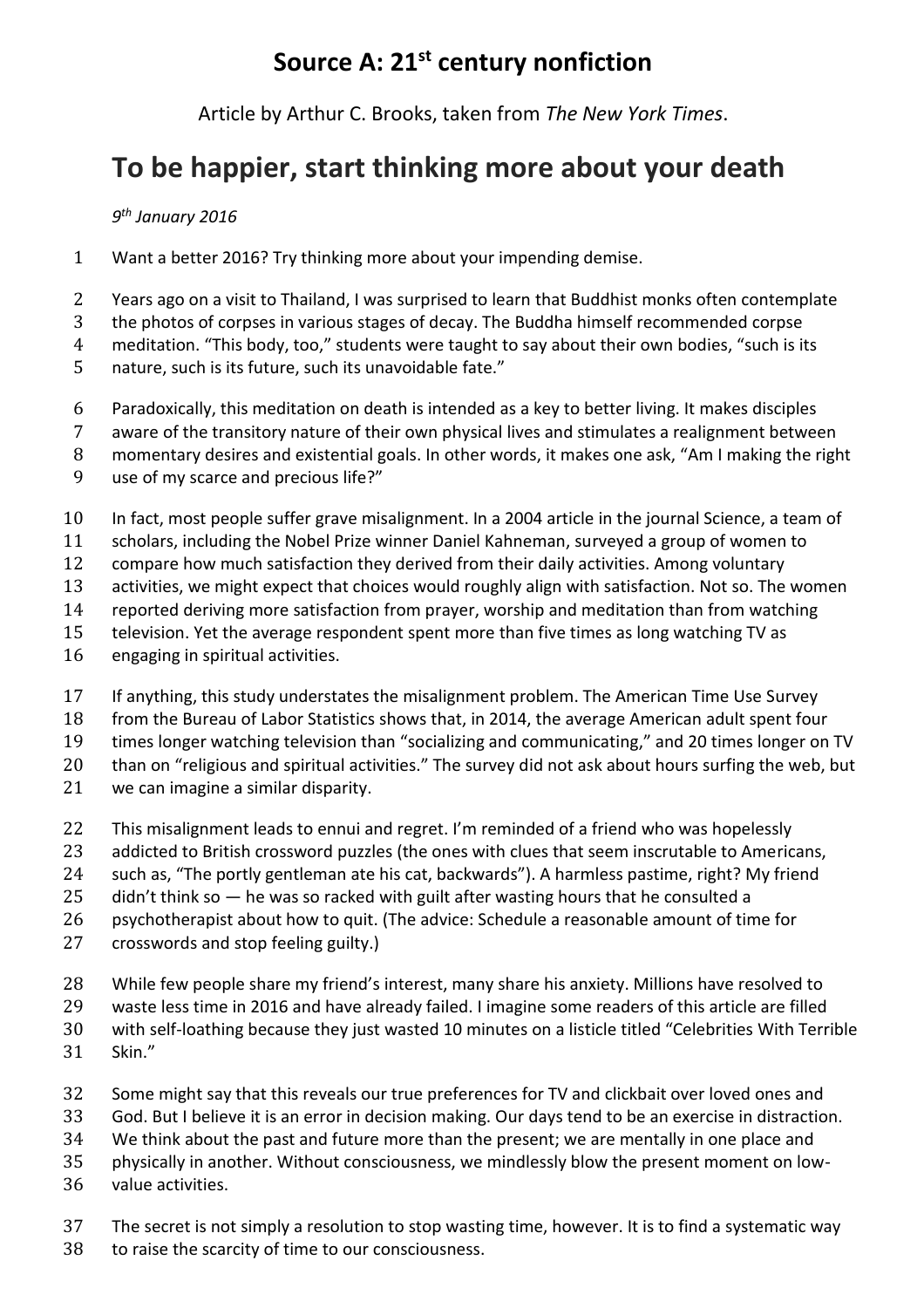- Even if contemplating a corpse is a bit too much, you can still practice some of the Buddha's
- wisdom resolving to live as if 2016 were your last year. Then remorselessly root out activities,
- small and large, that don't pass the "last-year test."
- 42 There are many creative ways to practice this test. For example, if you plan a summer vacation,
- consider what would you do for a week or two if this were your last opportunity. With whom
- would you reconnect and spend some time? Would you settle your soul on a silent retreat, or
- instead spend the time drunk in Cancún, Mexico?
- If this year were your last, would you spend the next hour mindlessly checking your social media,
- or would you read something that uplifts you instead? Would you compose a snarky comment on
- this article, or use the time to call a friend to see how she is doing? Hey, I'm not judging here.
- Some might think that the last-year test is impractical. As an acquaintance of mine joked, "If I had
- one year to live, I'd run up my credit cards." In truth, he probably wouldn't. In a new paper in the
- science journal PLOS One, two psychologists looked at the present value of money when people
- contemplated death. One might assume that when reminded of death, people would greatly value
- current spending over future spending. But that's not how it turned out. Considering death
- actually made respondents *less* likely to want to blow money now than other scenarios did.
- Will cultivating awareness of the scarcity of your time make you grim and serious? Not at all. In
- fact, there is some evidence that contemplating death makes you funnier. Two scholars in 2013
- published an academic paper detailing research in which they subliminally primed people to think
- about either death or pain, and then asked them to caption cartoons. Outside raters found the
- death-primed participants' captions to be funnier.
- There's still time to rethink your resolutions. Forget losing weight and saving money. Those are
- New Year's resolutions for amateurs. This year, improve your alignment, and maybe get funnier in
- the process: Be fully alive now by meditating on your demise. Happy 2016!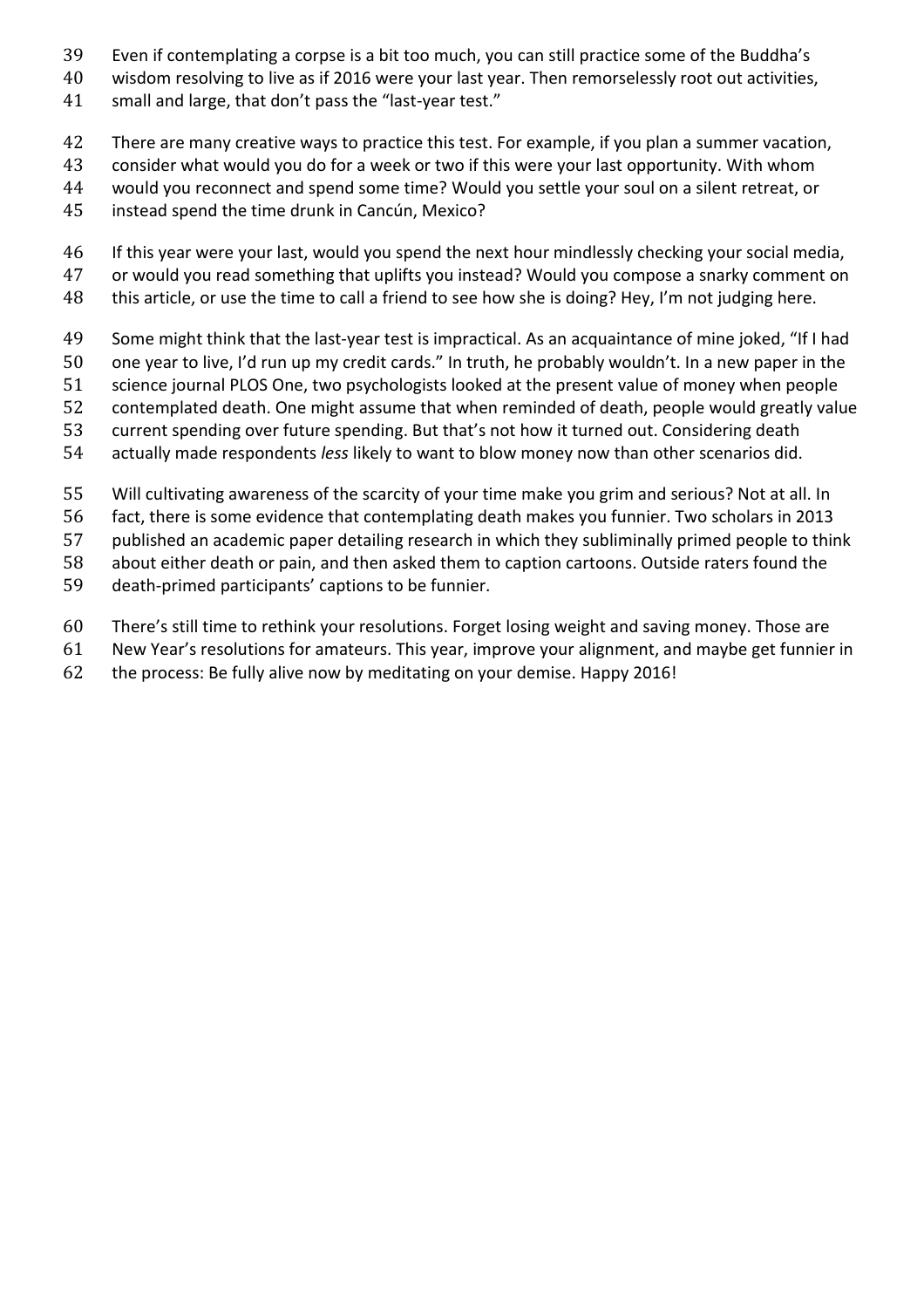# **Source B: 19th century literary nonfiction**

Extract from a letter sent by Fyodor Dostoevsky to his brother on 22nd December 1849*.*

 Brother, my precious friend! all is settled! I am sentenced to four years' hard labour in the fortress 2 (I believe, of Orenburg) and after that to serve as a private. To-day, the  $22^{nd}$  of December, we were taken to the Semionov Drill Ground. There the sentence of death was read to all of us, we 4 were told to kiss the Cross, our swords were broken over our heads, and our last toilet was made\* (white shirts). Then three were tied to the pillar for execution. I was the sixth. Three at a time were called out; consequently, I was in the second batch and no more than a minute was left me to live. I remembered you, brother, and all yours; during the last minute you, you alone, were in my mind, only then I realised how I love you, dear brother mine! I also managed to embrace Plescheyev and Durov who stood close to me and to say good-bye to them. Finally the retreat was sounded, and those tied to the pillar were led back, and it was announced that His Imperial Majesty granted us our lives. Then the present sentences. Palm alone has been pardoned, and returns with his old rank to the army. I was just told, dear brother, that to-day or to-morrow we are to be sent off. I asked to see you. But I was told that this was impossible; I may only write you this letter: make haste and give me a reply as soon as you can. I am afraid that you may somehow have got to know of my death- sentence. From the windows of the prison-van, when we were taken to the Semionov Drill Ground, I saw a multitude of people; perhaps the news reached you, and you suffered for me. Now you will be easier on my account. Brother! I have not become downhearted or low-spirited.

Life is everywhere life, life in ourselves, not in what is outside us. There will be people near me,

and to be a *man* among people and remain a man for ever, not to be downhearted nor to fall in

 whatever misfortunes may befall me – this is life; this is the task of life. I have realised this. This 22 idea has entered into my flesh and into my blood. Yes, it's true! The head which was creating,

living with the highest life of art, which had realised and grown used to the highest needs of the

24 spirit, that head has already been cut off from my shoulders. There remains the memory and the

images created but not yet incarnated by me. They will lacerate me, it is true! But there remains in

me my heart and the same flesh and blood which can also love, and suffer, and desire, and

 remember, and this, after all, is life. *On voit le soleil!\** Now, good-bye, brother! Don't grieve for me!

#### […]

 Write to me more often, write more details, more, more facts. In every letter write about all kinds of family details, of trifles, don't forget. This will give me hope and life. If you knew how your letters revived me here in the fortress. These last two months and a half, when it was forbidden to write or receive a letter, have been very hard on me. I was ill. The fact that you did not send me money now and then worried me on your account; it meant you yourself were in great need! Kiss the children once again; their lovely faces do not leave my mind. Ah, that they may be happy! Be happy yourself too, brother, be happy!

But do not grieve, for the love of God, do not grieve for me! Do believe that I am no down-

hearted, do remember that hope has not deserted me. In four years there will be a mitigation of

my fate. I shall be a private soldier, – no longer a prisoner, and remember that some time I shall

embrace you. I was to-day in the grip of death for three-quarters of an hour; I have lived it

through with that idea; I was at the last instant and now I live again!

#### \*Glossary

our last toilet was made = we put on clothes for the last time *On voit le soleil!* = We see the sun! (French)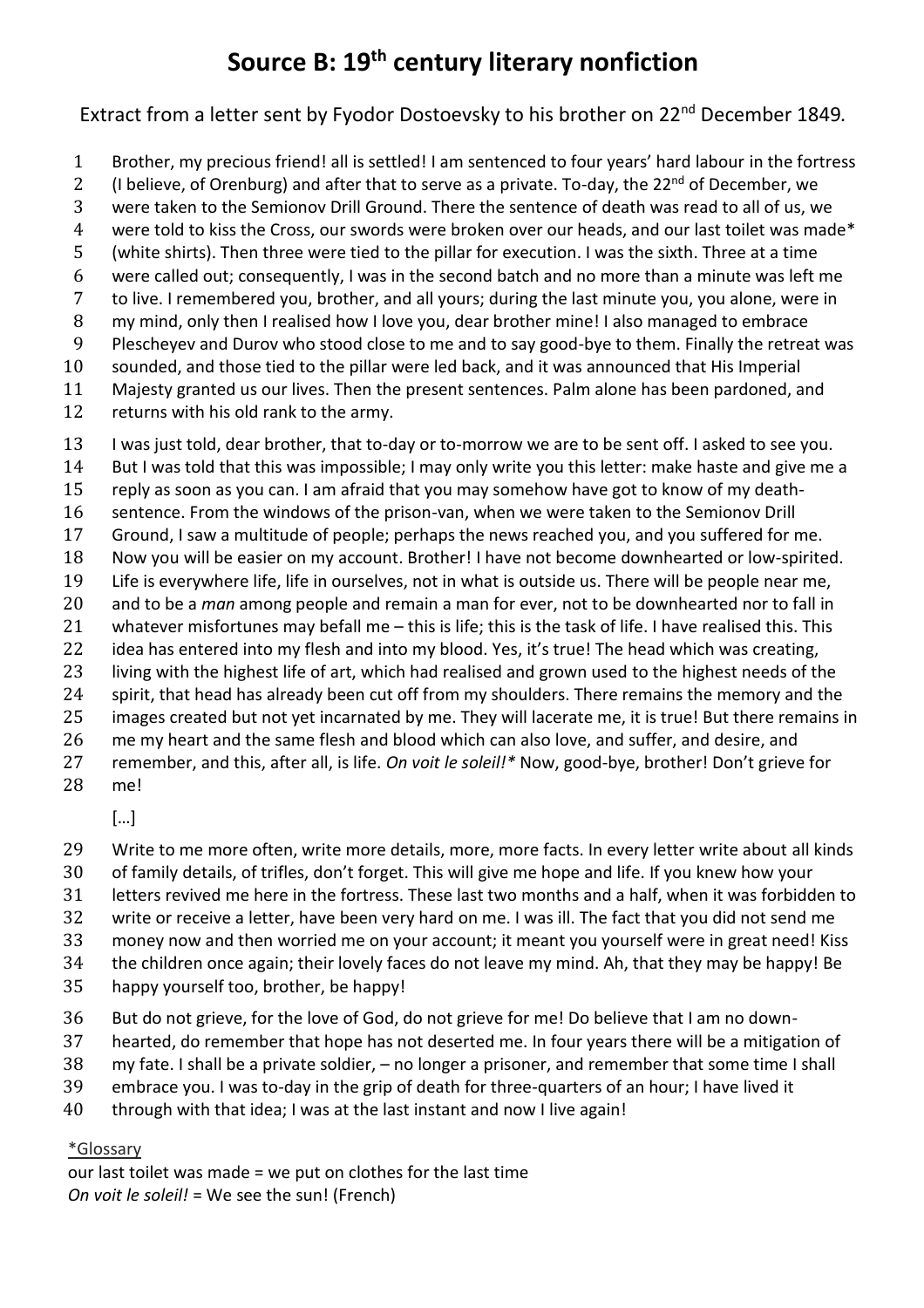# **Section A: Reading**

Answer **all** questions in this section.

You are advised to spend about 45 minutes on this section.

### **Q1.** Read again the first part of **Source A** from **lines 1 to 21**.

Choose **four** statements below which are true. **[4 marks]**

- A. The writer recommends that to be happy, you should think about your own death.
- B. 'Corpse meditation' is a term given to the practice of meditating in a grave.
- C. 'Corpse meditation' is intended to make you more aware of how precious life is.
- D. Daniel Kahneman won the Nobel Prize in 2004 for his study into misalignment.
- E. Misalignment is when you don't spend enough time thinking about how precious life is.
- F. Misalignment is when the time you spend doing things that give you satisfaction is less than the time you spend doing things that don't give you satisfaction.
- G. A 2014 survey found that the average American spends much more time watching TV than engaging in spiritual or religious activities.
- H. A 2014 survey found that the average American spends much more time surfing the web than socialising and communicating.

#### **Q2.** You need to refer to **Source A** and **Source B** for this question.

Use details from **both** sources. Write a summary of the differences between the two writers' experiences.

**[8 marks]**

**Q3.** You now need to refer to **Source B only**.

How does Dostoevsky use language to show how much he loves his brother?

**[12 marks]**

**Q4.** You need to refer to **Source A** and **Source B** for this question.

Compare how the two writers convey their different attitudes to life and death.

In your answer, you could:

- compare their different attitudes
- compare the methods they use to convey their attitudes
- support your ideas with references to both texts

**[16 marks]**